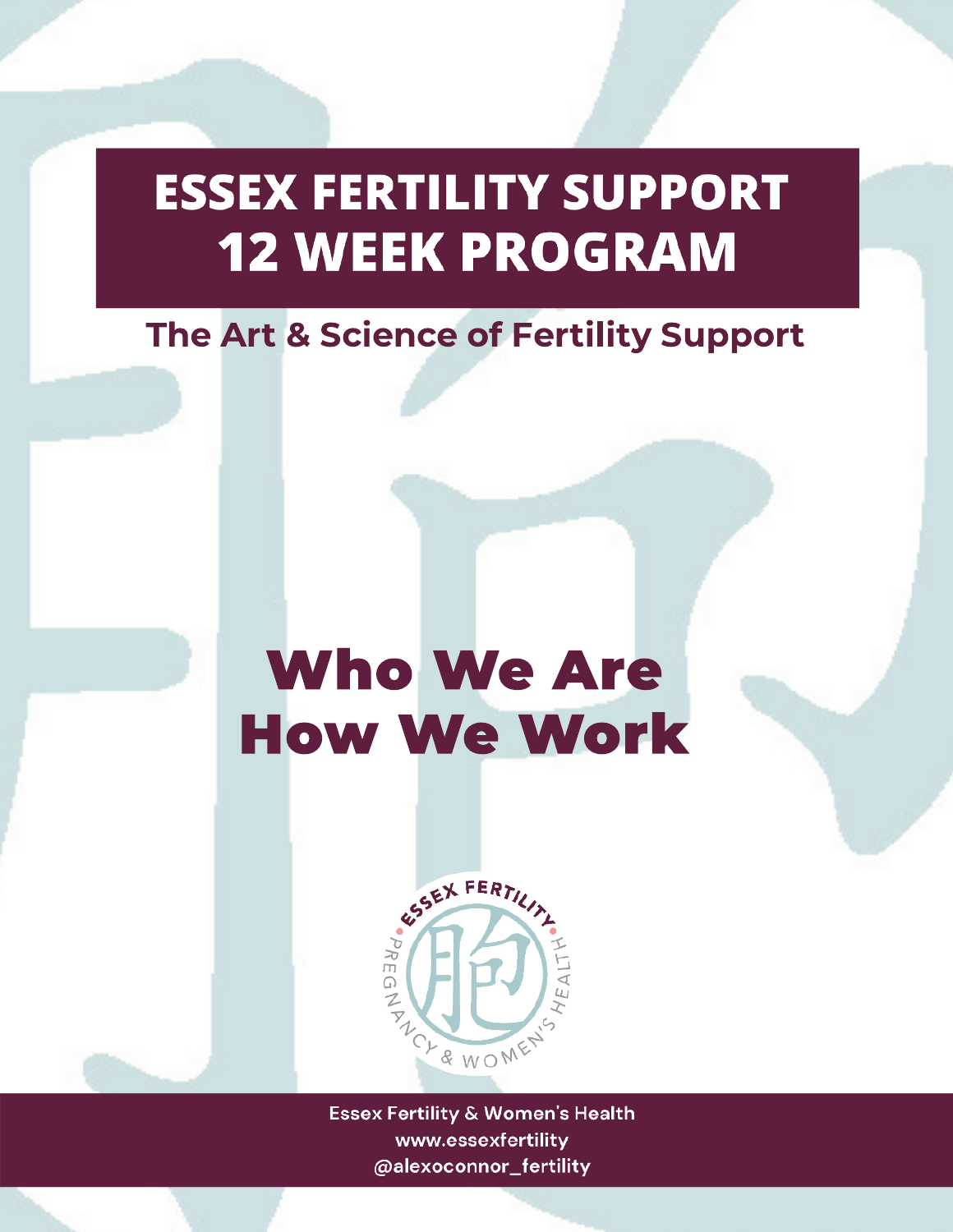#### Table Of Contents

| Who We Are and How We Work                                    | $\overline{2}$          |
|---------------------------------------------------------------|-------------------------|
| Alex O'Connor                                                 | $\overline{\mathbf{3}}$ |
| What is it like when you have acupuncture with Alex.          | 4                       |
| Fertility Acupuncture for Men Too                             | 5                       |
| <b>Treatment Frequency for Fertility Acupuncture</b>          | 6                       |
| Unsuccessful IVF?                                             | 6                       |
| Low AMH                                                       | 7                       |
| Teamwork                                                      | 7                       |
| <b>Gill Hind</b>                                              | 8                       |
| What is it like having visceral osteopathy with Gill?         | 9                       |
| In which situations is visceral osteopathy especially useful? | 10 <sup>°</sup>         |
| Treatment Frequency for Visceral Osteopathy                   | $\overline{11}$         |
| <b>Qualifications &amp; Training</b>                          | 12                      |
| Disclaimer                                                    | 13                      |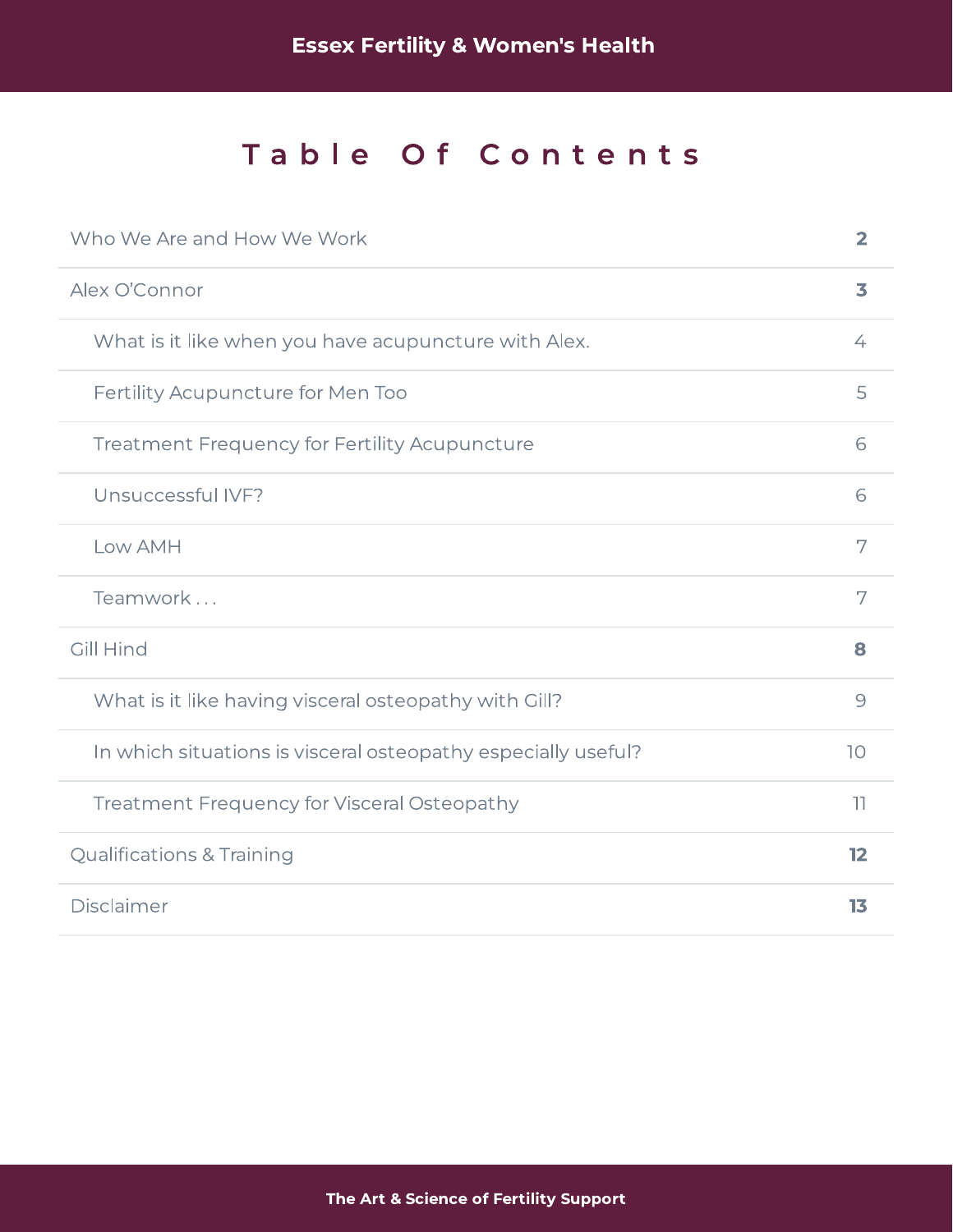#### <span id="page-2-0"></span>Who We Are and How We Work

We are two lovely ladies who are passionate about supporting people struggling with we are two lovely ladies who are passionate about supporting people subgging with fertility issues, we offer physical and emotional support, guidance and a listening ear. We blend our extensive knowledge of infertility from a western medical perspective with the ancient knowledge about how to support from  $\mathbf{j}_j$  from a Chinese medicine perspective. We offer support for the mind, body and soul and will walk with you as expert guides through this difcult landscape.

# $U = U = U = U = U = U = U = U = U$

we specialise in supporting people with unexplaining with unexplained infertility and women preparing to be single mums who would benet from our expert guidance and support. In many cases what we do here is enough to resolve things, but there are always some tricky cases that come our way - for these we have an incredible network of fertility experts to call on for advice or to refer onto when necessary. When things are really tough we work closely with a multi-disciplinary team which may include acupuncture, visceral osteopathy, functional medicine, specialist ultrasonography, urologists, gynaecologists and some of the most innovative **IVE clinics.**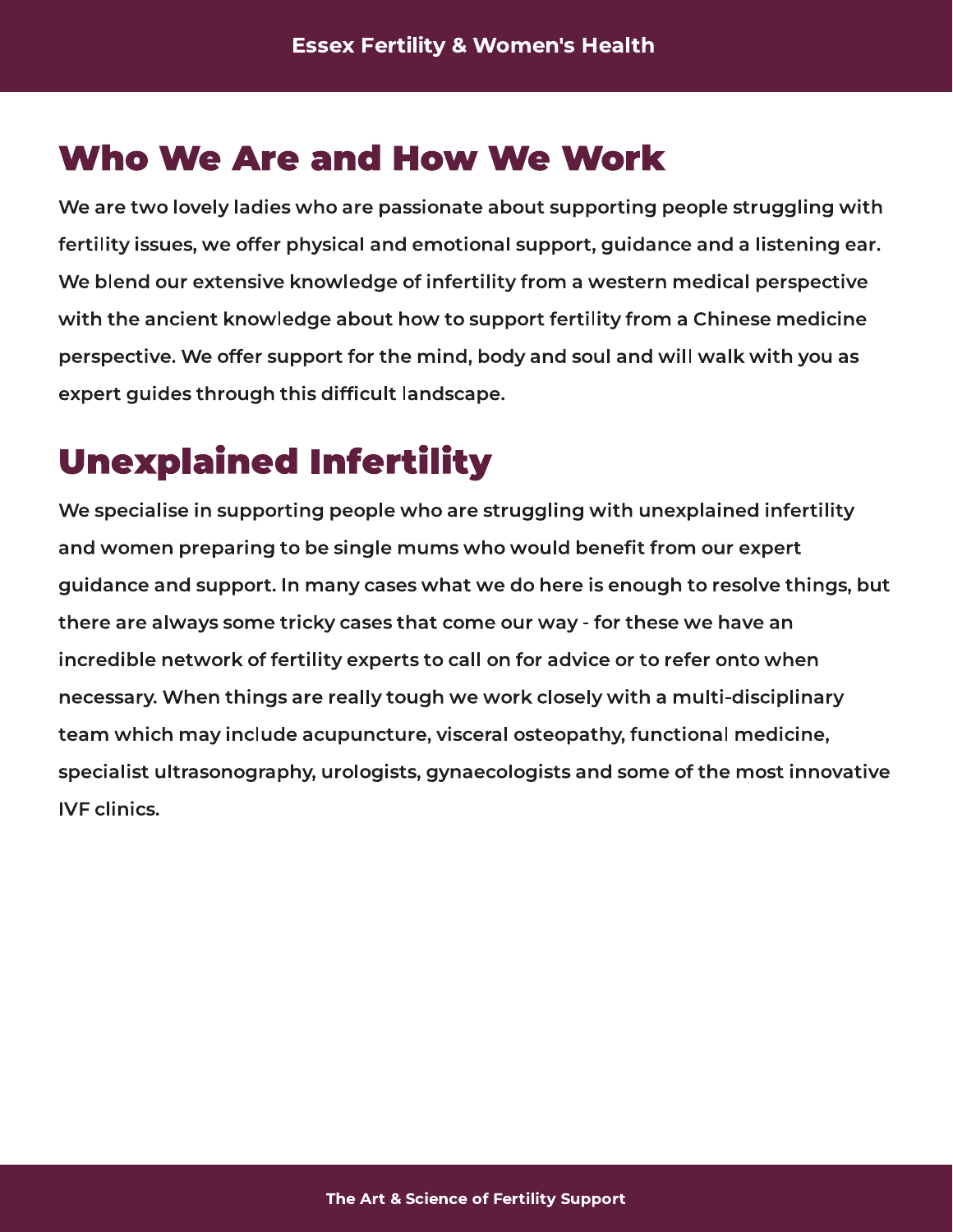#### <span id="page-3-0"></span>Alex O'Connor

"I have a very integrated approach; I combine my knowledge of how to support fertility from a Chinese Acupuncture perspective with extensive experience in working out how to diagnose the causes of infertility from a Western Medical perspective.

Infertility needs to be tackled holistically. When working in this space there is a need for up to date knowledge of the science of infertility and the multitude of tests and investigations that are available, but there is also the need for the softness and the nurturing that acupuncture can bring, a need for emotional support, guidance and a listening ear. I strive to bring together all these aspects of fertility support for my clients; I work with a small list so that I can ensure that each and every one of my clients gets as much support as they need.

As well as using the classic acupuncture diagnostic tools like the pulse, the tongue and patterns from major health contributors such as sleep, digestion and mood, I like to work with information from blood tests, scan results etc. I use all this information to help me to guide you in terms of diet and lifestyle advice to support a healthier cycle and improved fertility. Alongside this I treat the menstrual cycle and male fertility using Chinese acupuncture which has an amazing regulatory impact on hormonal health and the menstrual cycle and supports improvements to sperm health.

Many of the ladies who come to me either have a horrid, heavy, clotty, flooding bleed, or they are at the other extreme and have a particularly light, scanty bleed. Neither is ideal for fertility, and acupuncture helps in both of these extremes - if you experience either of these, we usually see a really noticeable difference to your cycle within a month or two."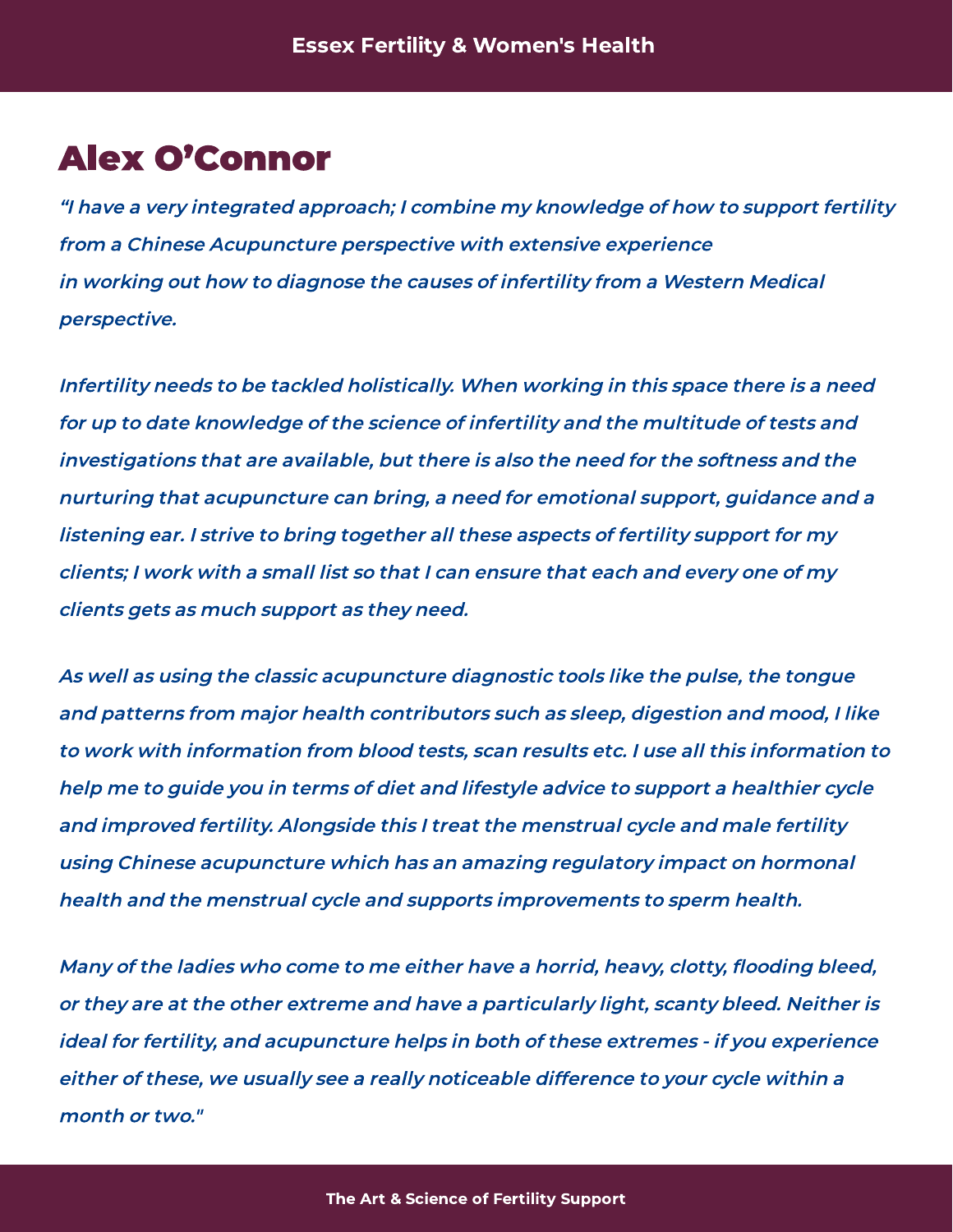### <span id="page-4-0"></span> $\mathcal{L}$  is it like when you have acupuncture with  $\mathcal{L}$

- 1hr acupuncture appointments, plenty of time for you to discuss everything and time for a relaxing, nourishing acupuncture session.
- You will learn to track and understand your cycle and what you can do to support a healthier, more fertile cycle.
- We work with tests and investigations that are not available on the NHS and unlikely to be run by a private IVF clinic - tests that might be able to show what the problem is and how to x it. Some tests are included in the price of the Platinum package.
- You will gain more confidence in what can and cannot expected from your GP and become more confident managing those awkward conversations where you are asking for something that they don't understand or don't want to do.
- You will feel supported and listened to throughout the whole process.
- You will be able to ask questions and get moral support between weekly appointments via phone, email or zoom (15mins/wk on Gold package, unlimited on Platinum package).
- We will help liaise with and coordinate any additional testing or referrals that seem necessary and help you to understand the results and see what action is recommended (up to 15mins/wk Gold Package, unlimited in Platinum Package).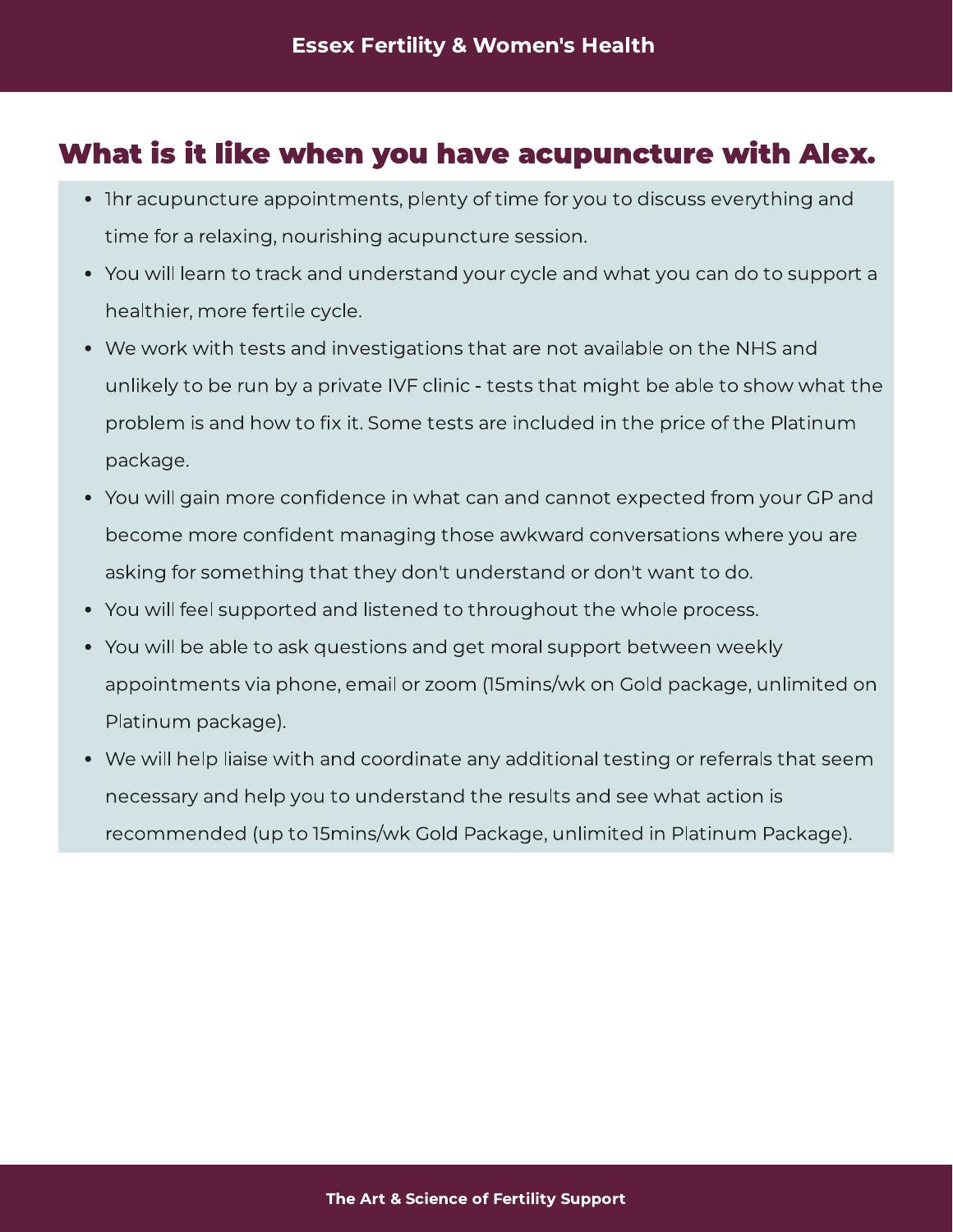### <span id="page-5-0"></span>Fertility acceptance of Men Tool and Men Tool

Male factor infertility is more widespread than most people think. Far too often poor sperm quality is dismissed as unimportant by IVF clinics and men are being told that they can 'fix' poor sperm through using IVF - in many cases that is simply not true, and it is a very expensive thing to do if it isn't necessary. Poor sperm health has long term implications for the safety of the pregnancy and the health of the child, so it is not something to be ignored if it can be improved.

Varicocele, cysts and prostate issues and seminal microbiome issues are all potential causes of male infertility so I pay close attention to anything that might suggest further investigations are warranted. We are able to refer for high quality semen analysis tests, semen culture, sperm DNA fragmentation tests and testicular ultrasound and if necessary we refer on to some top level urologists who specialise in male ferming.

Sometimes there is nothing structural to be found, and no infection present - in these cases in my experience regular acupuncture can have a really good impact on male fertility. Acupuncture helps to reduce stress, improve libido and can improve quantity and quality of sperm.

When I am treating male fertility, I recommend treatment weekly for a month and then we can usually reduce treatment frequency. Bring him to your treatment session and he can have some acupuncture while we talk.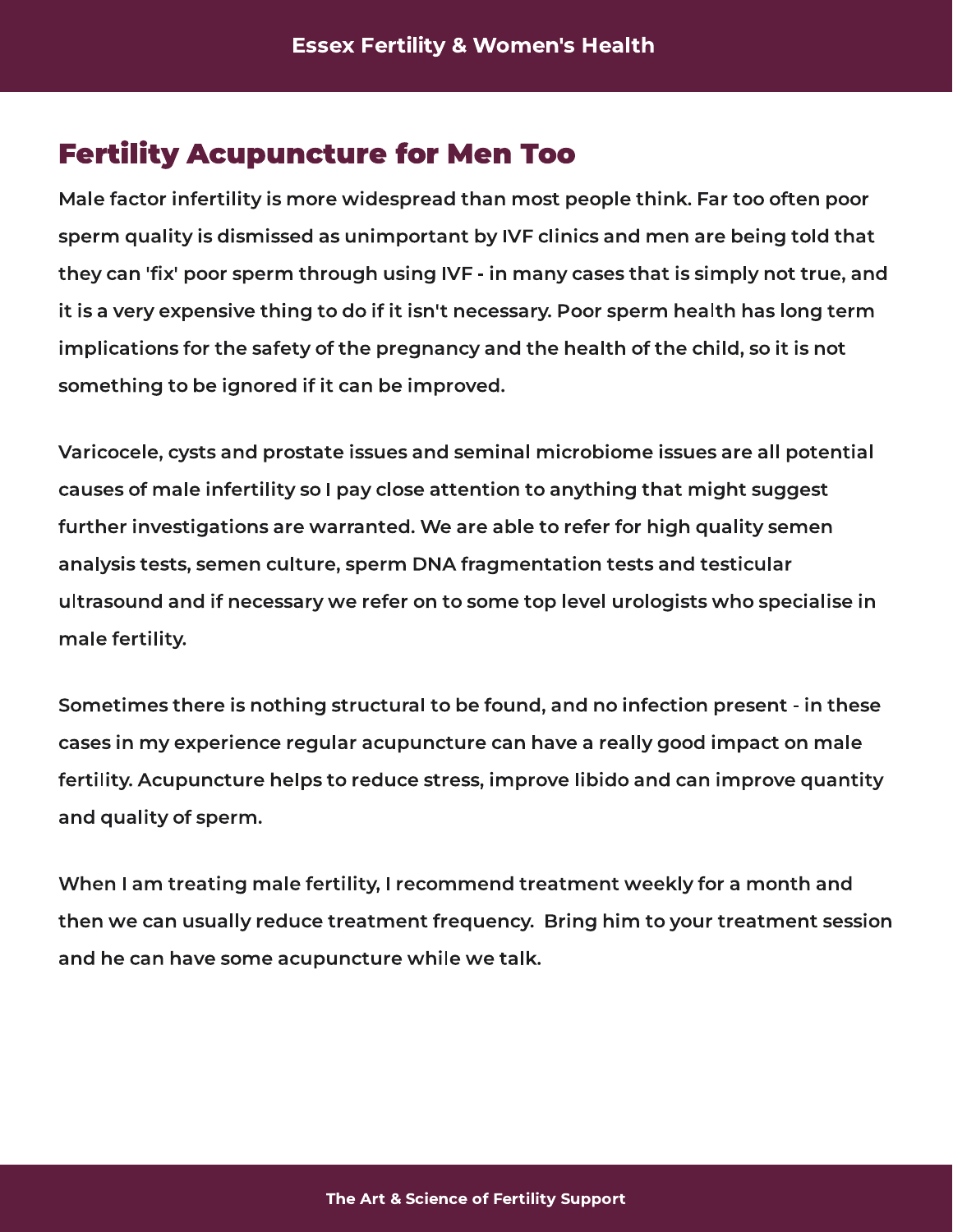### <span id="page-6-0"></span> $T$ reatment  $T$ requency for Fertility Acupuncture

The best way to start with fertility acupuncture is to attend treatment weekly. This produces the strongest response when it comes to improvements to menstrual cycles, blood test results, semen analysis etc. Once a good response has been established (as evidenced by better menstrual cycle, improved sleep, improved stress levels, improved libido, better digestion) we can discuss spacing treatments out.

 $\mathcal{A}$  3-4 month preparation window is essential prior to  $\mathcal{A}$  to  $\mathcal{A}$  as a chance to improve egg and sperm quality and underlying health (though my primary goal would be to help you avoid IVF altogether if possible). It takes at around 3-4 months for the follicles to develop, so we need to start early enough to have enough of an impact on the follicles that will be used for the IVF cycle.

This 3-4 month preparation window is based on there being no specific underlying issues that need to be resolved - if we uncover issues along the way we may advise you to delay your cycle to work on these rst. If necessary we can minimise the acupuncture treatments to free up funds for other interventions, or even pause altogether while you work on a specic aspect that we have uncovered (complex digestive issues, varicocele repair etc).

<span id="page-6-1"></span>**Previously Unsuccessful IVF?**<br>Where do you go from there? Our advice would be to hit the pause button, and give us where do you go from there can advice trouvaled the hit the pause button, and give us a little bit of time to work out what might be going on before pushing on into another IVF cycle. It is not unusual for us to find that we can uncover a few issues, resolve a few things and if it all falls into place, a natural pregnancy may occur before you get around to starting your next IVF cycle.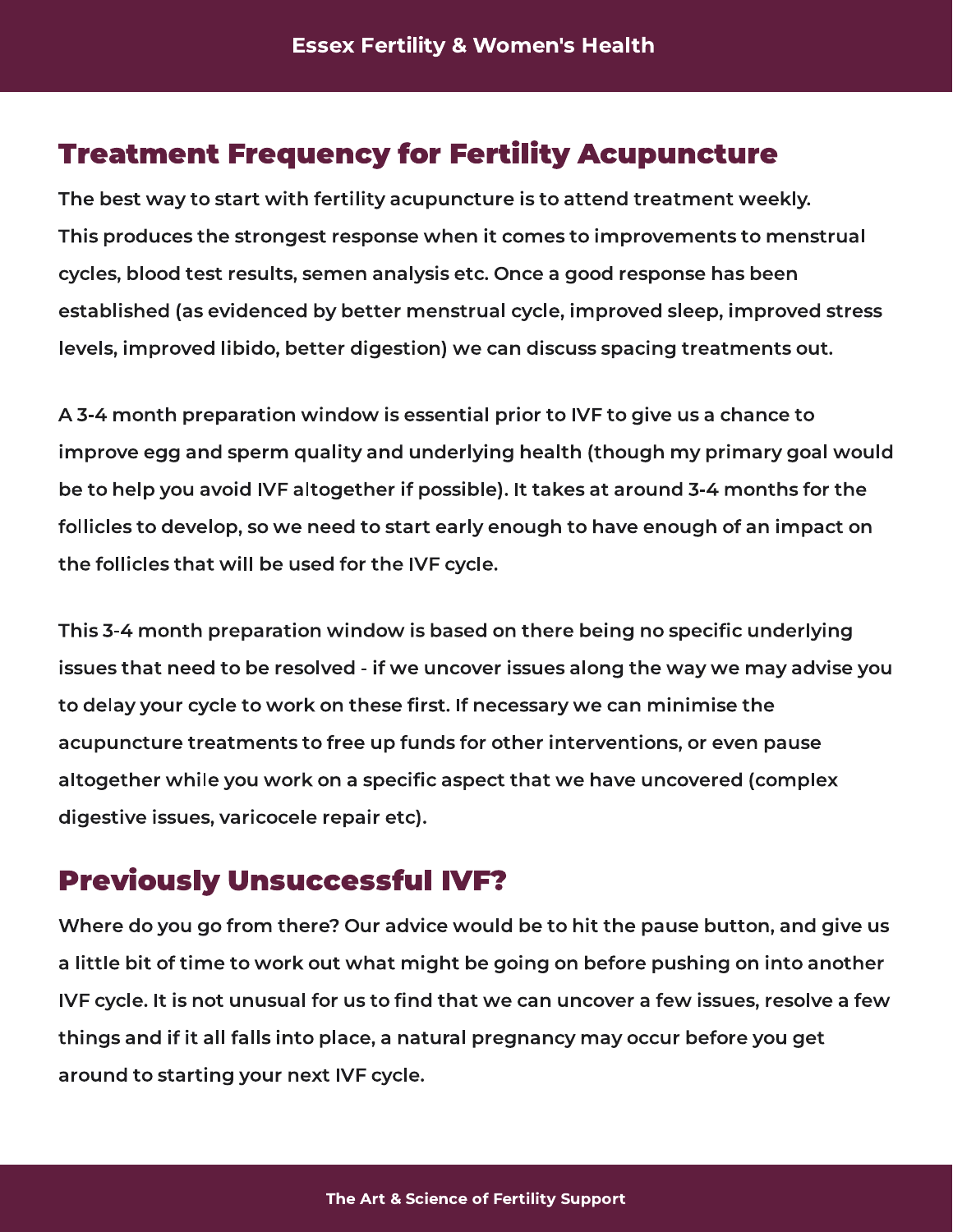#### <span id="page-7-0"></span>Low AMH

Low AMH is a widely misunderstood, poorly explained test and few people seem to really understand the implications of low AMH when struggling with unexplained inferting.

I have created a practitioner course on the topic of Low AMH which was put together to try to widen the level of understanding about this emotive blood test, and have also created a simpler 'Explaining Low AMH' ebook which explains this topic in simple terms and answers a lot of questions.

#### <span id="page-7-1"></span>Teamwork . . .

I work alongside Gill Hind who is a visceral osteopath specialising in women's health for fertility, pregnancy and post-natal recovery. Gill's treatments can have an amazing impact on circulation to and from the ovaries and uterus and releasing internal tensions and adhesions - structural issues are a common contributing factor to unexplained infertility.

We also have a network of other expert practitioners to call on when faced with a difficult case - herbalists, nutritionists, functional medicine practitioners, specialist ultrasonographers, urologists, gynaecologists and some highly innovative IVF clinics.

We need to work closely with you too. We need to establish easy lines of communication so that we can get the information we need to unravel this for you, and so that you can feel as informed and supported as you need to be.

we nd this combined approach the most effective way to work for the most positive outcomes - and you are a very important player in that team.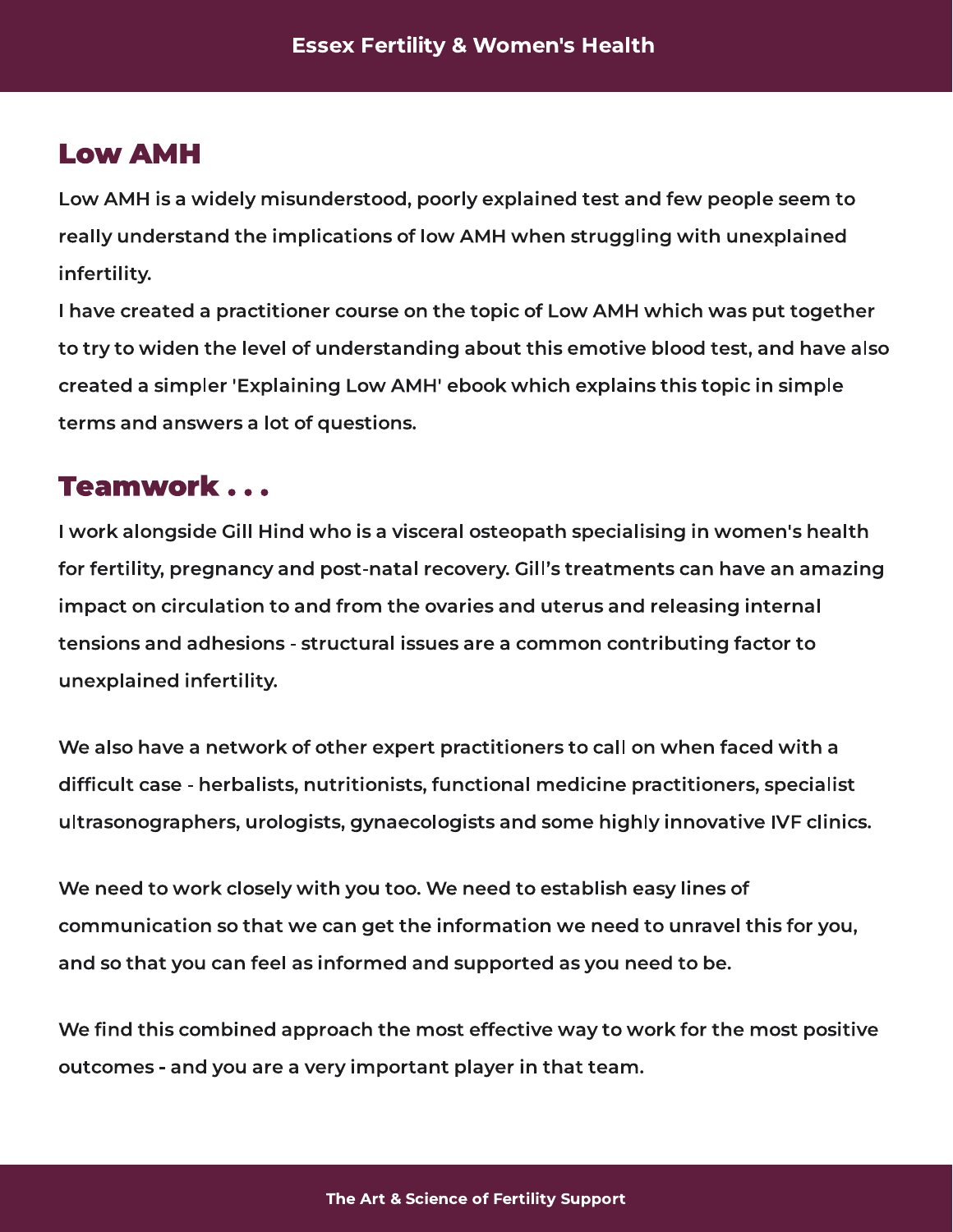#### <span id="page-8-0"></span>Gill Hind

"Since graduating I have done a 2 year post graduate diploma in Paediatrics with the Osteopathic Centre for Children and this included pregnancy, birth and embryology. This course is recognised by osteopaths world-wide as gold standard training. I worked in their clinic in London for 4 years.

This training and the use of gentler techniques have helped me develop my palpation skills exponentially. I feel that palpation is such an important skill for osteopaths and I am not just talking about mobility and motility but quality of the tissue under my hand. I have, and continue, to push my palpation skills by doing further training in visceral work – to really push myself and add new understanding to the unique anatomy that I feel under my hands. I am passionate about women's health issues as I feel they are often dismissed or misunderstood."

You may be starting or someway through your investigative journey of blood tests, scans and procedures to investigate why a pregnancy is not happening and feel you are not getting answers because nothing "specific" is being found. These procedures certainly have their place. An ultrasound of the uterus will tell you whether there is a issue with the "shape" of the uterus and whether there are any "blockages" (fibroids, cysts etc) which may affect implantation, whether the ovaries and follicles are present. What they don't tell you is how these different organs move and relate to one another and to the body as a whole unit.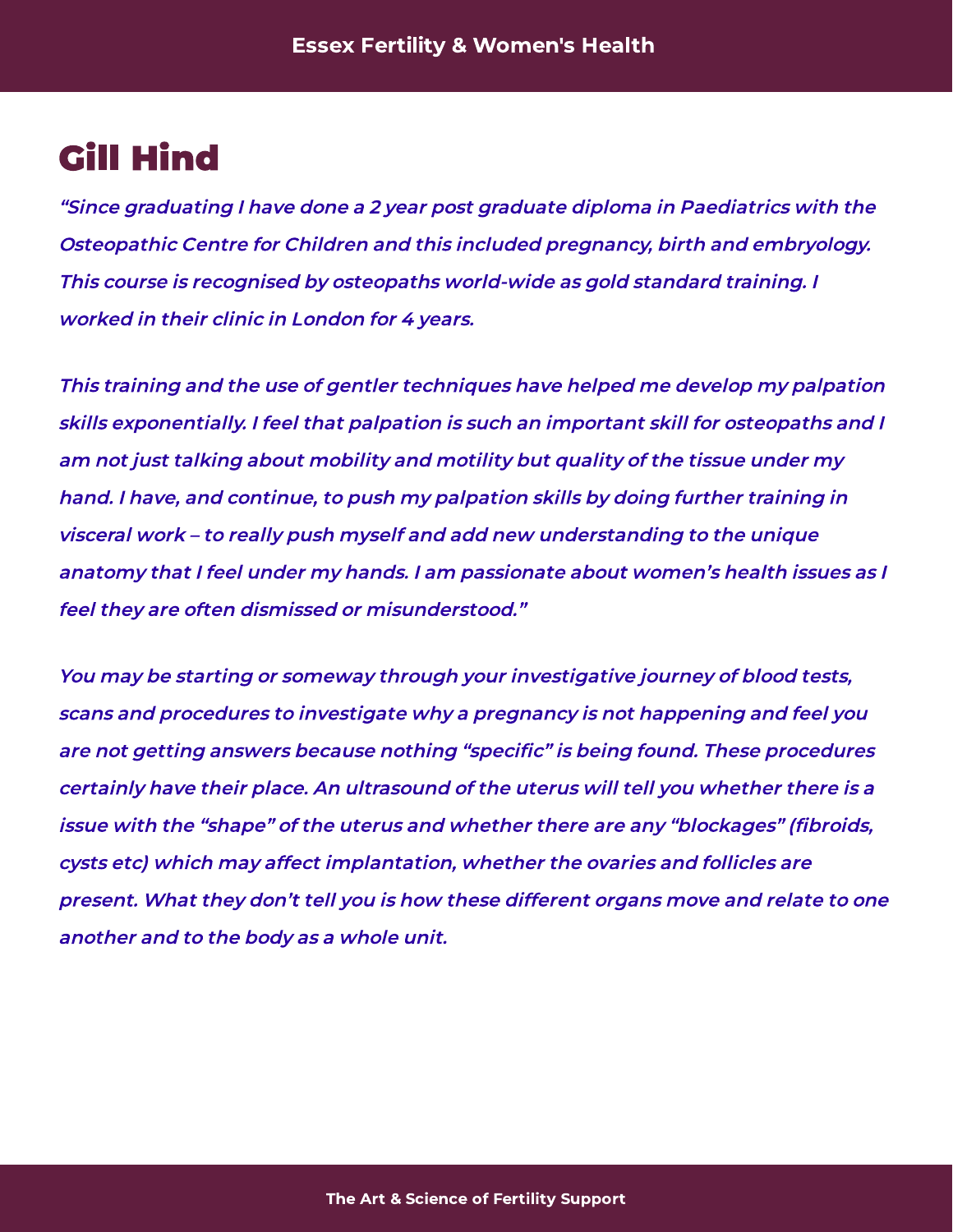To have health, organs need a good blood supply (to provide oxygen and nutrition), good drainage (to take away waste products from the cells) and good lymphatics (to take away larger waste molecules that won't pass through the venous system). The organ also needs to "move" with your body and move well in relation to its neighbours. I call this the "slippy-slidy" quality – organs are not meant to "stick" to each other, they are encased in their own "bag" and should be able to move independently of one anotherwith ease. Working with the body at this level can have a significant impact on the way the menstrual cycle runs.

Gill is part of the MummyMOT® network trained to assess and review women post birth and aid them in their recovery and has completed ScarWork Training®.

She is currently working on further training in endometriosis and support/advocacy for this misunderstood and misdiagnosed condition.

### <span id="page-9-0"></span> $W_{\text{max}}$  is it is it like the internet of  $W_{\text{max}}$  with  $W_{\text{max}}$  with  $W_{\text{max}}$

 $\mathcal{P}(X)$  and you know what osteopathy is like, but the it thenks you know Before starting to work with you, Gill will take a deep dive into your history - your birth history, early childhood, your physical and emotional history and any history of surgery or postural issues that you have.

Gill will also take careful note of your menstrual history and cycle symptoms - what is your period pain like, where do you feel it, what is the nature of the pain, when do you  $\mathcal{L}_{\mathcal{P}}$  are not in the colour of the blood, the blood of the blood, the consistency of the blood, the constant  $\mathcal{P}$  $t$  is the blood also assess your overall body tension patterns, where her attention is being drawn to will indicate to her where to start. Treatment itself is incredibly quiet and gentle as she assesses and adjusts body tensions.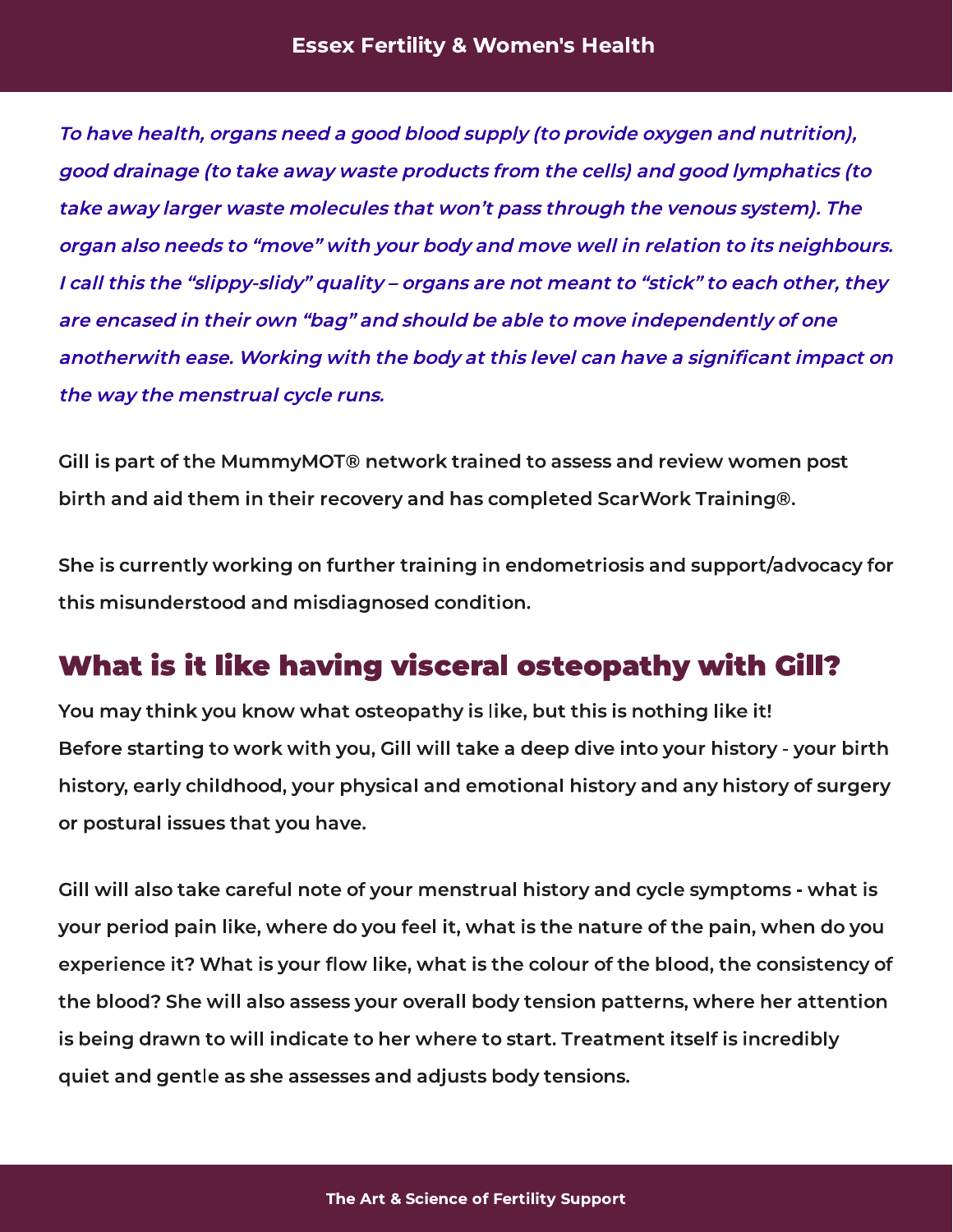The impact of treatment with Gill may be noticed immediately through a shift in our posture or movement patterns, it may be evidenced by a change in our period pain issues or period ow, or by a noticeable shift in ovarian activity on ultrasound.

Alongside her treatment of you from a physical perspective, Gill will also support you emotionally through her quiet, gentle nature. She is also trained in NLP which can bring an interesting edge to how she works with you.

Gill also refers clients for tests and investigations for unexplained infertility that are not part of a regular NHS infertility work up and unlikely to be offered by an IVF clinic.

### <span id="page-10-0"></span>In which situations is visceral osteopathy especially use een van d

There are certain issues that keep cropping up in our patients' history that ag an

- Previous surgery (abdominal, keyhole, investigative or traumatic)
- History of pelvic pain (are there signs of endometriosis, fibroids, cysts?)
- History that includes a trauma, illness or event after which 'nothing has ever felt the same since'.
- Bladder and bowel issues (irritable bladder, UTI, IBS etc)
- Irregular, extremely heavy, extremely light or extremely painful periods
- Pain with sex, using mooncup or tampon, or extreme pain during HyCosy.
- Previous pregnancy, especially if followed by a difficult birth or a C-Section.
- If one ovary is always considerably more active than the other when viewed on ultrasound.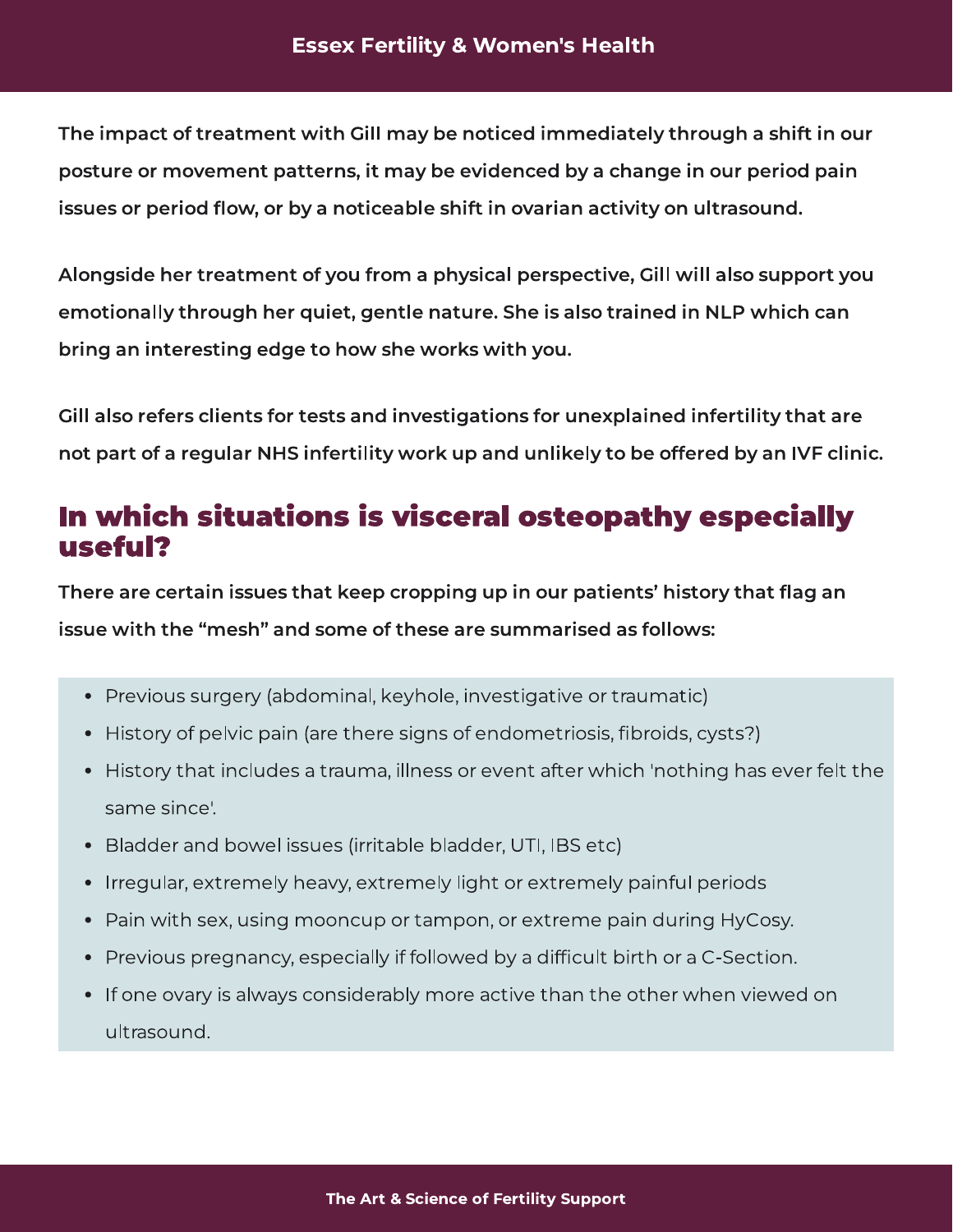# <span id="page-11-0"></span>**Treatment Frequency for Visceral Osteopathy**<br>Gill usually treats in the first half of the menstrual cycle when people are actively

Gill usually treats in the rst half of the menstrual cycle when people are actively trying to conceive. If you are on our 12 week program, you can choose to have visceral osteopathy and acupuncture in the same week, or skip acupuncture on the week when they are having visceral osteopathy and take it at the end of the program. (extending the length of the program).

In cases where there may be more extensive issues with menstrual pain, we may recommend more frequent treatment with Gill initially to improve the physical structures - by focusing on this aspect more at the beginning, we find we end up getting to where we want to get to faster. If this is you, and you are considering the 12 week program, you may want to consider working with Gill for a cycle or two before starting the program.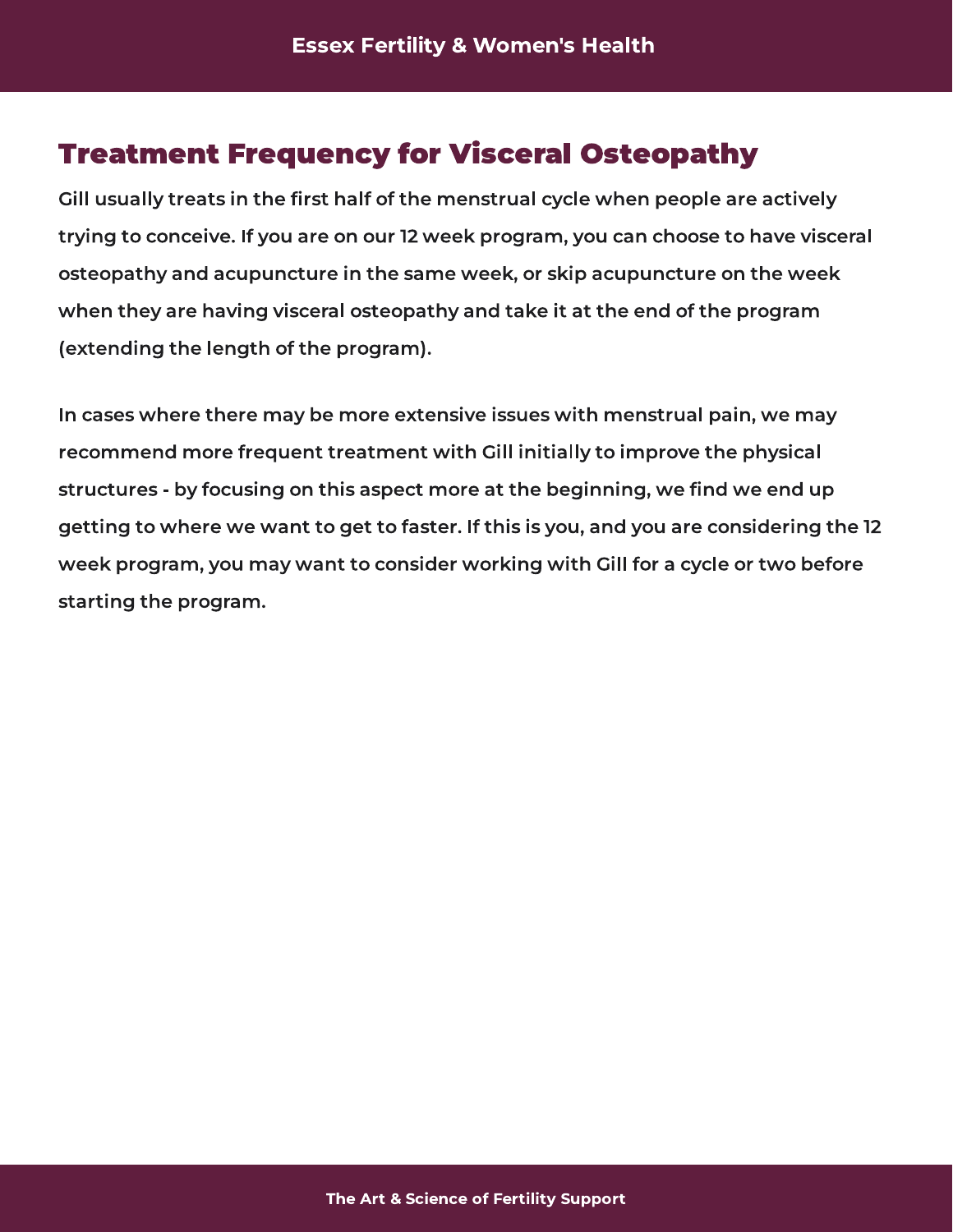### <span id="page-12-0"></span>**Qualifications & Training**

#### Alex O'Connor MBAcC, LicAc, ADFA

 $\sum_{i=1}^{n}$ 

Member of the British Acupuncture Council

Member of the Fertility Support Trained Practitioner network

Member of the Acupuncture Fertility Network

Advanced Diploma in Fertility Acupuncture (the gold standard training for fertility support acupuncture)

Alex has undertaken innumerable specialist courses in different aspects of fertility such as:

- Spermageddon (male factor infertility with Olivia Krammer-Pojer)
- Female Ecology Mastercourse (vaginal microbiome with Moira Bradfield)
- The Reproductive Microbiome (Leah Hetchman)

Alex attends regular on-going training as part of the Fertility Support Trained

Practitioner network which keeps her knowledge up to date and further deepens her understanding of the mechanisms of infertility.

In addition to this she has an ITEC holistic massage qualication and has trained in the art of Fertility Massage.

#### Gill Hind M.Ost

 $\mathcal{L}$  -  $\mathcal{L}$   $\mathcal{L}$  of  $\mathcal{L}$  and  $\mathcal{L}$  are particles to  $\mathcal{L}$ Post Graduate Diploma in Paediatric Osteopathy Registered with the General Osteopathic Council Registered ScarWork® Practitioner Registered MommyMot® Practitioner Gill also has extensive training in the application of visceral osteopathy to women's health issues, fertility, pregnancy and post natal recovery.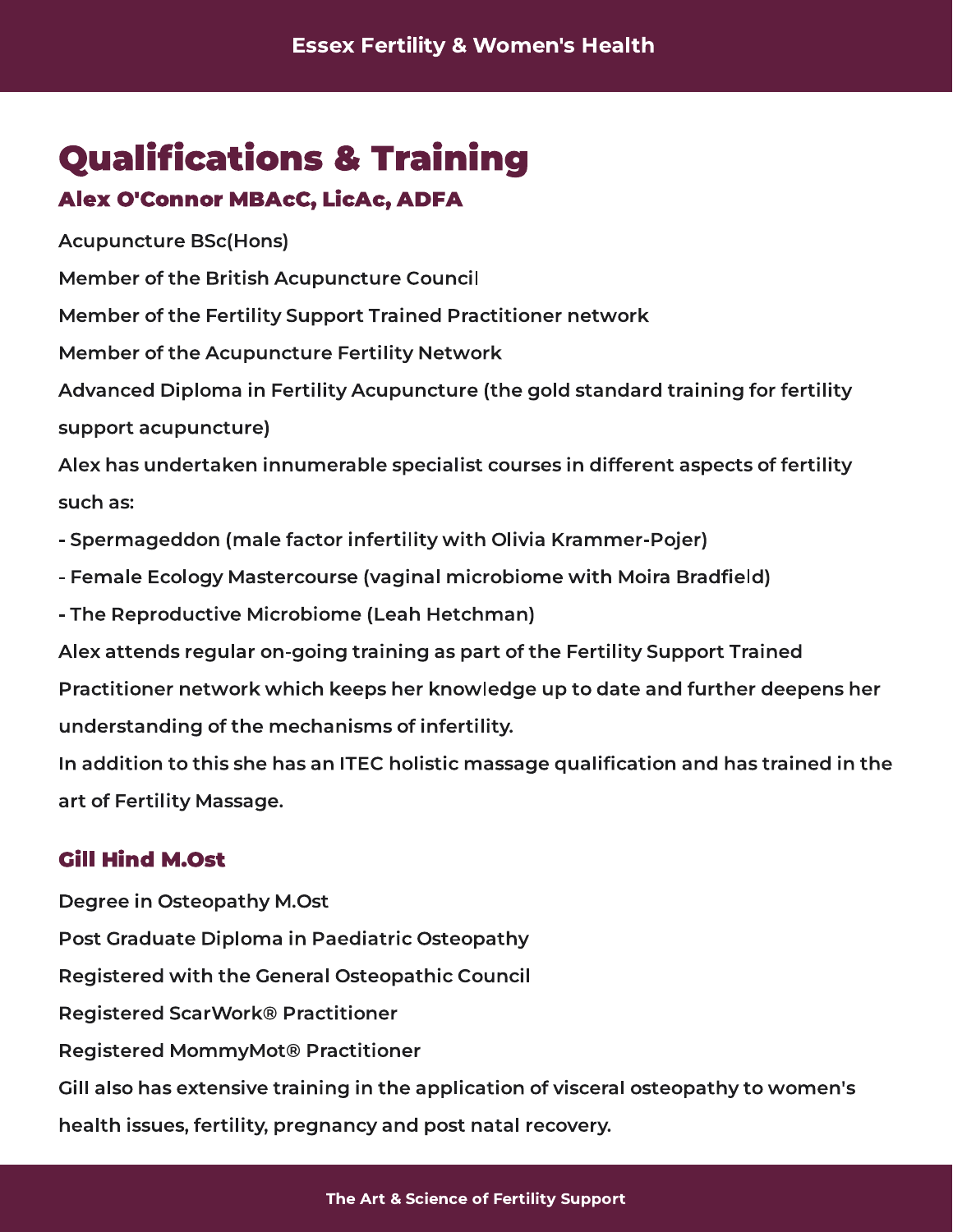#### <span id="page-13-0"></span>Disclaimer

We do not claim to be able to 'cure' infertility, but we are both experienced holistic practitioners who know how to recognise many of the things that can impede natural fertility. We are able to support you holistically, and to help you to navigate through  $t$  the complete world of medical fertility investigations and assisted fertility interventions.

Our knowledge of unexplained infertility comes from experience of working in this field and not through any specific qualification. Alex has had extensive training in how to investigate infertility and support fertility in a more East/West integrated manner through the Advanced Diploma in Fertility Acupuncture and through her active engagement with the Fertility Support Trained Practitioner network. Gill has spent years deepening her knowledge and skills of women's pelvic health assessment and treatment.

We cannot promise success, even for chients that fully committee that fully committed with us. can promise to try our best, and for more difcult cases to work with our network of fertility experts to try to help you to reach a satisfactory outcome.

Neither Gill nor I are medically trained doctors and if we notice anything that we feel warrants medical input we will ask you to contact your doctor and explain why so that you can advocate for yourself.